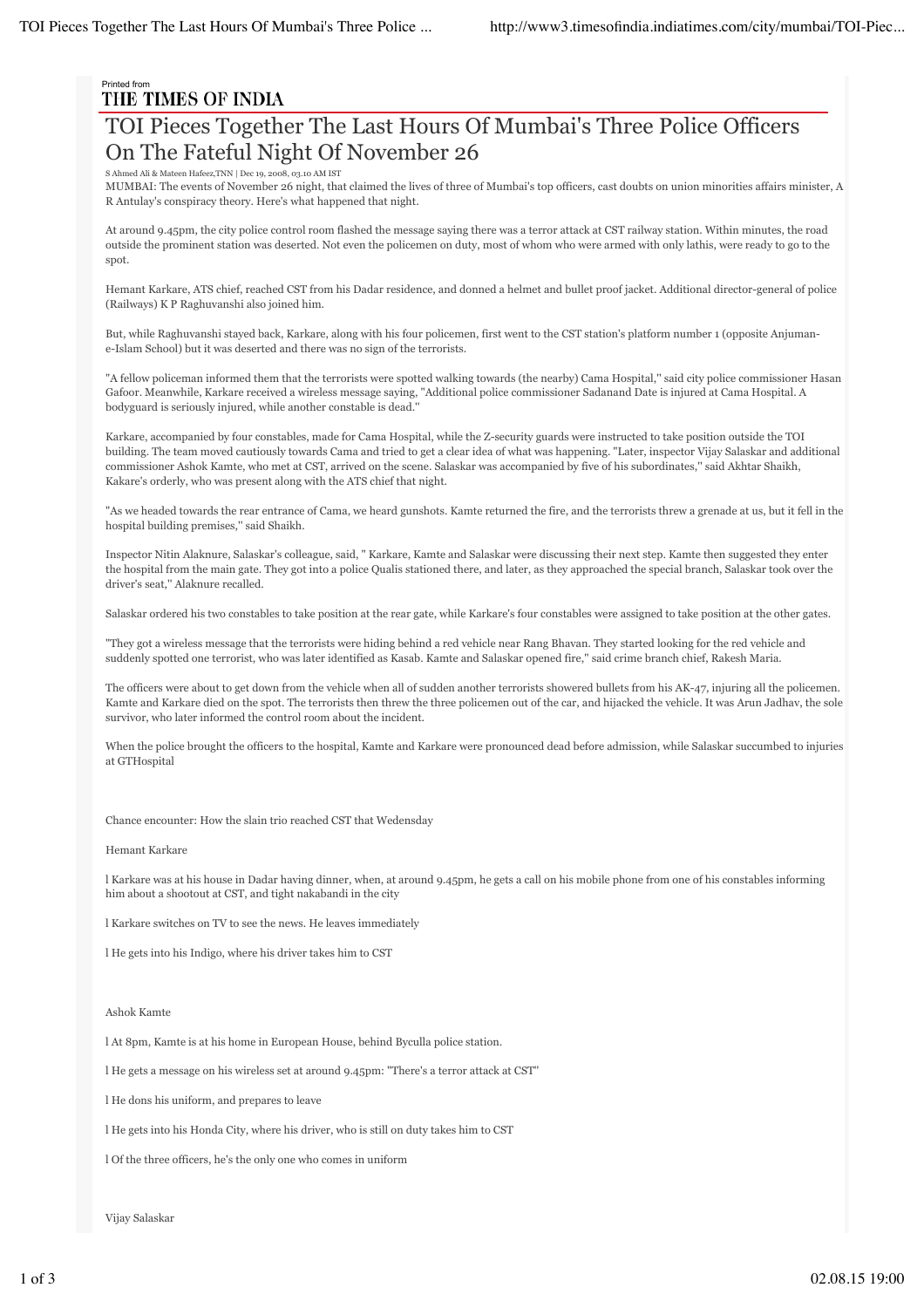l Salaskar is at home in Goregaon, about to sit down for dinner with his family, when he receives a call on his phone. It's from the crime branch informing him about the CST attack

l He immediately calls his subordinates at Malad, Andheri and Vile Parle police stations, assigning them meeting places from where he'll pick them up.

l As his driver has left for the day, Salaskar drives his Qualis

l En route, he gets a call from a senior officer asking him to go to the Taj

l By the time he arrives, operations have already begun at the Taj. He receives a call from the joint commissioner of police (crime), Rakesh Maria, on his cellphone. Maria says, "Go to the Colaba police station as they have caught two terrorists. Go and interrogate them."

l Salaskar and his team (two constables, three officers), rush to Colaba police station, where they find out that the people detained are actually two Israeli nationals

l Salaskar calls Rakesh Maria to tell him that it is a false alarm. Maria to Salaskar: "It doesn't seem like the attacks are orchestrated by local goons. Please go to the head office [Crawford markert

We'll chalk out a plan.'' l Salaskar heads towards HO, but he takes the CST route. He gets a message from an officer saying that the additional commissioner of police, Sadanand Date, has been injured at Cama Hospital l At CST (near the TOI building), he meets Karkare

**Stay updated on the go with Times of India News App. Click here to download it for your device.**

#### Post a comment

### **FROM AROUND THE WEB**

#### **MORE FROM THE TIMES OF INDIA**



**Gold likely to fall to Rs 23,000-level within a month: Experts** Jul 26, 2015



**How Maharashtra govt averted rumour-mongering over Yakub Memon's execution** Jul 30, 2015



Recommended by **Outbrain Beggar held for touching woman commuter, obscene remark in Mumbai** Jul 28, 2015

**More from The Times of India**

- Overnight downpour sinks Kolkata 02 Aug 2015
- Yakub Memon's last call to his daughter 31 Jul 2015
- Yakub hanging: There will be consequences, warns Dawood aide Chhota Shakeel 31 Jul 2015
- Beggar held for touching woman commuter, obscene remark in Mumbai 28 Jul 2015
- 36 takes for a lip-lock scene 04 Jul 2015
- 'Make in India' for 90 medium combat jets 02 Aug 2015

Recommended by **Bullbrain**